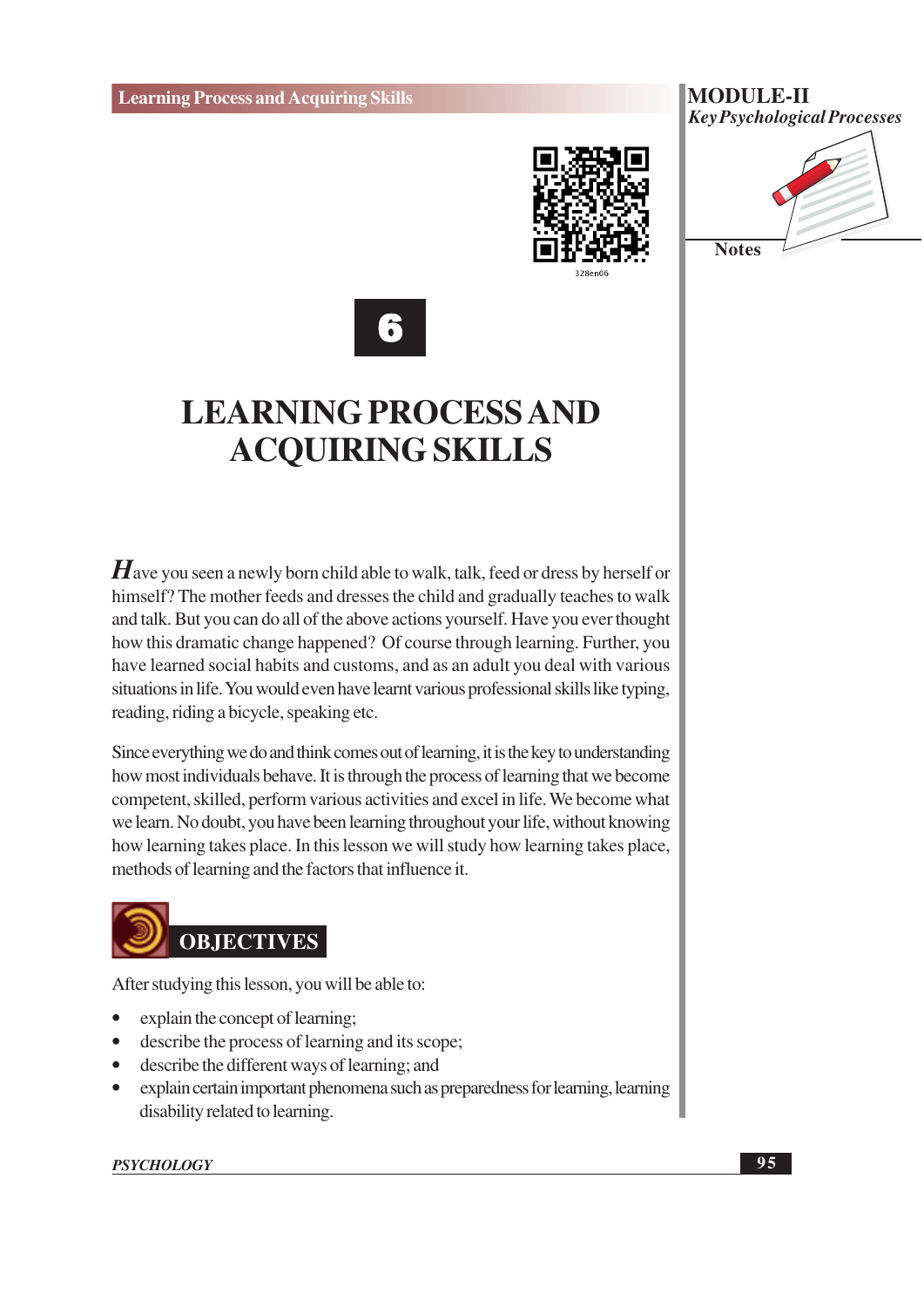## **MODULE-II**

**Key Psychological Processes** 



## **6.1 NATURE OF LEARNING**

If a child avoids touching burning firewood after being hurt, it can be said that learning has taken place. Learning is a process by which a certain change or modification in behaviour occurs. 'Behaviour' refers to any action which may be muscular, social, mental or a combination of these.

Learning can be defined as the process by which any relatively permanent change in behaviour occurs as a result of practice and /or experience. This definition has three important elements:

- (i) Learning is a change in behaviour, for better or worse;
- (ii) It is a change that takes place through practice or experience; changes due to growth, maturation, fatigue or injury are not included in learning. Thus learning brings about improvement in performance.
- (iii) Before it can be called learning, the change must be relatively permanent or enduring, that is it must last a fairly long time. For example, once an individual learns to ride a cycle he or she does not forget it.

#### Try It Yourself

You must be having a child at home or in your neighbourhood of the age of 6-8 months. Show him a small pup and when he touches it, make a pleasant sound. The child will have a pleasant experience and learn to like dogs. On another occasion while showing the pup to the child, make a frightening sound. The child will have an unpleasant experience and learn to avoid dogs. In the first case you have conditioned the child by positive reinforcement and in the second by negative reinforcement. This activity will enable you to understand the relationship between stimulusorganism-response.

## **INTEXT QUESTIONS 6.1**

 $(1)$  Fill in the blanks:

Learning is any change in \_\_\_\_\_\_\_\_\_\_\_\_ which occurs as a result of  $\alpha$ 

- (2) Write True and False against the characteristics of learning listed below:
	- (a) Learning is not a continuous process. True/False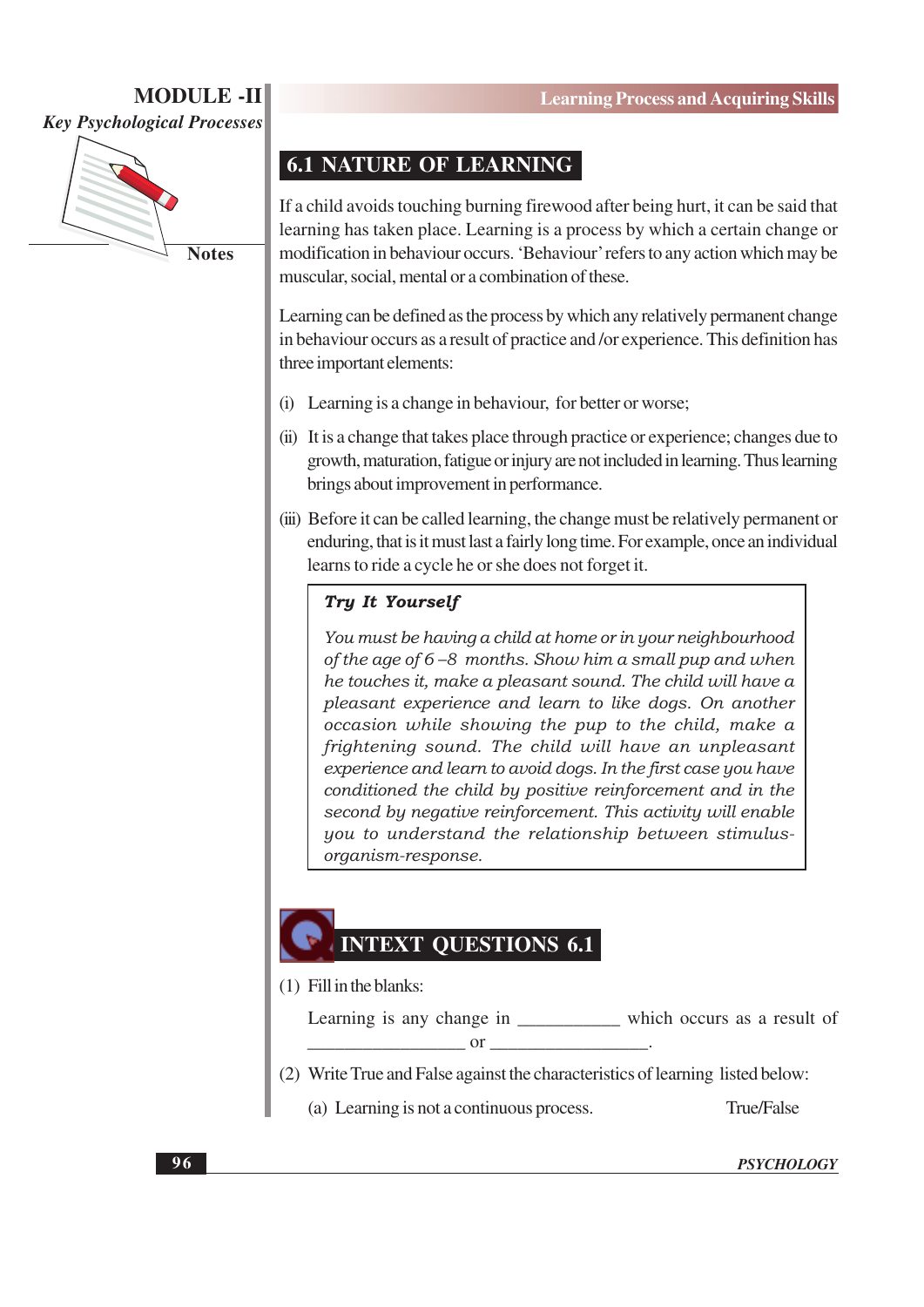- (b) Improvement in performance is brought about by learning. True/False
- (c) Learning is a gradual process.
- (d) Changes in behaviour due to maturation or fatigue are called learning. **True/False**

Learning is a thoughtful reaction to a given stimulus. Learning needs to be differentiated from other concepts, such as, maturation, reflex and instinctive behaviour.

A child cannot learn to walk unless his leg muscles are strong enough to support his/her weight. This implies that maturation provides the necessary readiness to learn. Certain level of maturity is required to acquire skills or knowledge.

Learning and maturation both result in changes in behaviour. Sometimes, it is difficult to differentiate as to which has influenced the behaviour more. Maturation may be considered as the development brought about by growth of the neural and muscular system, while learning is an outcome of stimulating situations.

Other types of behaviour which, do not represent learning are those, which arise from instinctive and reflex actions. Instincts are complex patterns of behaviour. For example, building of nests by birds is instinctive. Each animal type has certain instinctive patterns of behaviour which are necessary for their survival.

Reflex action is a direct automatic and immediate response of a muscle or a gland to the stimulation of a sense organ. For example blinking of eye in response to a sudden movement of an object in front of a person's eyes. These are innate tendencies and are not acquired through practice. However, instinctive behaviour can be modified by learning.

#### **Tru It Yourself**

Try to teach a 3 month old infant to walk Can she walk? No, because his/her legs have not developed and matured enough. Try to teach a one year old to walk. Can she walk? Yes, because the muscles of the legs have developed and matured enough to support his/her weight. This shows the relationship between learning and maturation.



- $(1)$  Fill in the blanks:
	- to learn.

#### **PSYCHOLOGY**

#### **MODULE-II Key Psychological Processes**

True/False

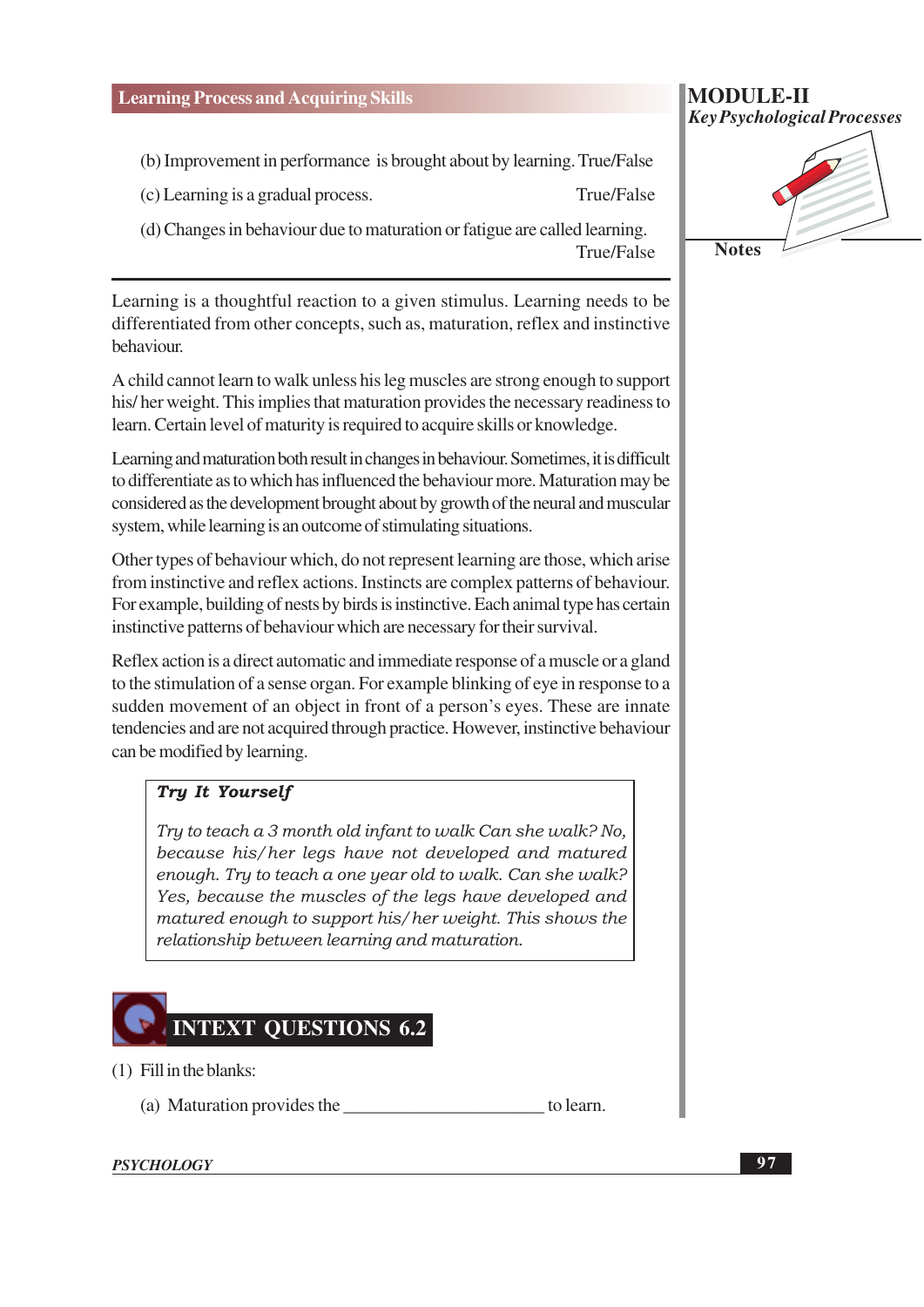

**Notes** 

- (b) Learning \_\_\_\_\_\_\_\_\_\_\_\_\_ take place without maturation (can/cannot).
- and experience are necessary for learning to take place.  $(c)$
- response of a (d) Reflex behaviour is and muscle or a gland to the of a sense organ.

## **6.2 BASIC EXPERIMENTS IN LEARNING**

Different types of learning have been investigated by psychologists. Some of the important types of learning include 'classical conditioning', 'operant conditioning', 'insight', 'trial and error learning, 'motor learning', 'verbal learning', and 'social learning'. In this section we shall study some of the major forms of learning.

#### (a) Learning Predictable Signals: Classical Conditioning

Conditioning is a form of associative learning. In classical conditioning a connection or association between a stimulus and a response is established, for example the behaviour of a child who avoids burning match sticks after being hurt by it once.



**Figure 6.1:** Pavlov's classical conditioning Experiment

Classical conditioning gets its name from the experiments of Ivan P Pavlov (1849-1936). It is also sometimes called respondent conditioning or Pavlovian conditioning. Pavlov observed that just prior to being fed, his laboratory dogs secreted saliva from their mouth. In his first experiment, Pavlov served the dogs food and at the same time or little after a bell was rung. After twenty to forty joint presentations of bell and food, the dogs salivated at the sound of the bell alone. The sound of the bell had come to substitute for the originally effective stimulus of food, so that the bell alone was able to make the dogs' saliva flow. Thus, the salivation response had become conditioned to the new stimulus namely sound of bell.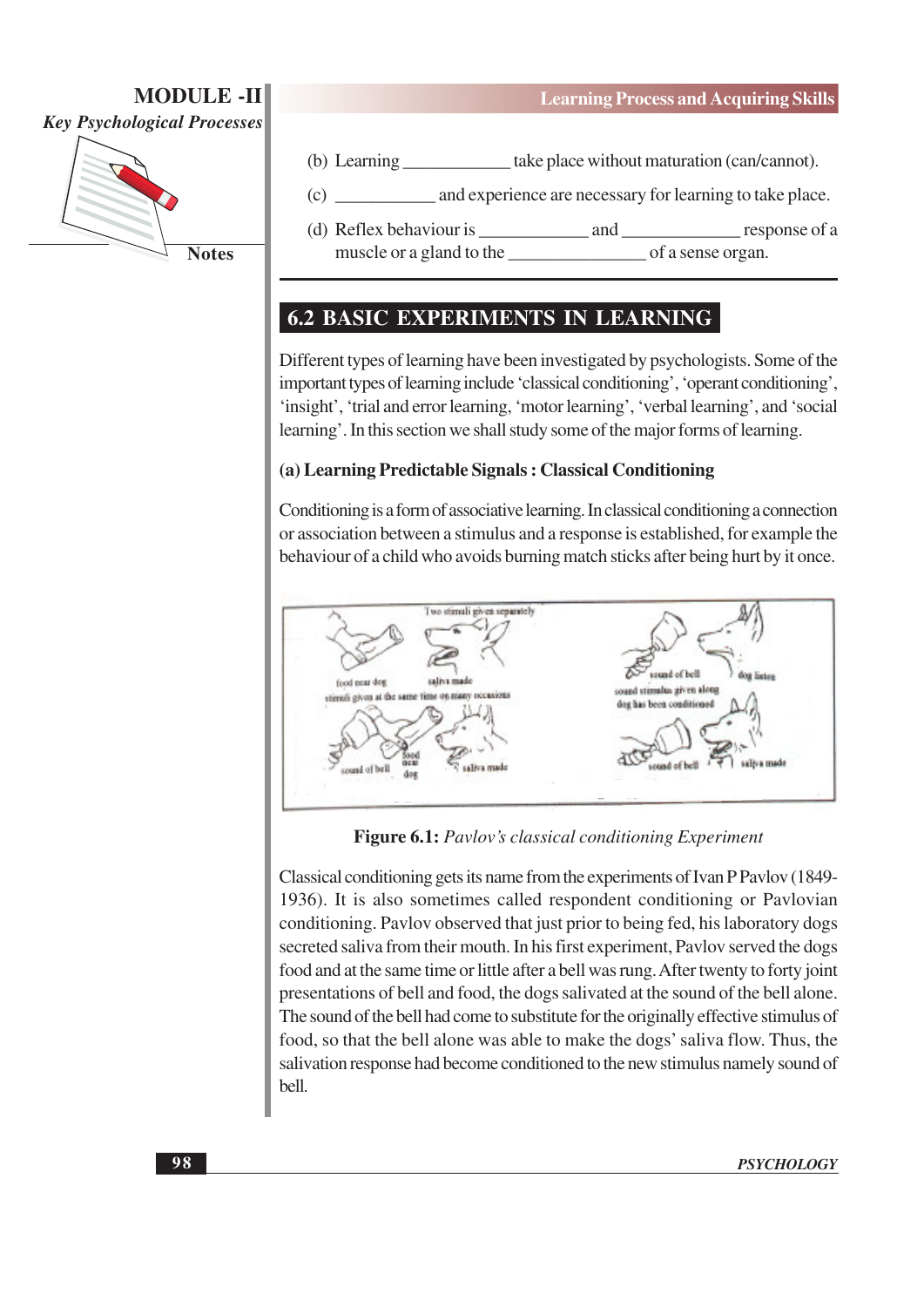The essential requirement for conditioning to take place is that the two stimuli shall occur together. In laboratory, the two stimuli are presented either simultaneously or with the new stimulus slightly prior to the old one. No learning or very little learning occurs if the old stimulus is presented before the new one. This would be like the ineffective procedure of giving a child reward before she had performed a task.

The classical conditioning can be depicted as follows:

 $UCS \rightarrow UCR$  (Food  $\rightarrow$  Saliva)

 $CS + UCS \rightarrow UCR$  (Bell + Food  $\rightarrow$  Saliva)

 $CS \rightarrow$  (Bell  $\rightarrow$  Saliva)

Generalization and Differentiation : In the course of learning a newly learned conditioned response may become generalized with respect to stimuli and responses. If the same response occurs to two different stimuli which are some what similar it is a generalized response. For example, a dog taught to salivate when a bell is rung, may also salivate when a buzzer is rung. By further practice, animal can be trained to differentiate between stimuli. If food is given only with a bell tone and not with the buzzer the animal will stop reacting to the buzzer and learn to differentiate

**Extinction and Spontaneous Recovery: Since some conditioned responses** are undesirable, as we have seen, it is fortunate that they can be forgotten. One way to make the organism forget a conditioned response is to repeat the new substitute stimulus without reinforcement. In the case of the dog, this would mean ringing the bell without giving food. After a while, the dog will not salivate at the sound of bell. The response has become extinct. Like forgetting, extinction seems to be temporary rather than a permanent loss of response. An extinct response is much more quickly relearned when the reinforcement is given than an altogether new response.

Spontaneous recovery is a tendency of responses to recover spontaneously. Paylov noticed that a day or so after he gave his dogs a series of extinction trials, salivary responses came back, stronger than they had been at the end of extinction. It is a kind of forgetting in reverse, a tendency to forget the extinction that has occurred.

In human beings we see that the responses learnt to ride a bicycle like balancing, applying brakes etc. are generalized to riding a scooter. However, while riding a normal bicycle one does not use gears. While driving the scooter one differentiates and further learns to use gears. If the human being stops riding a bicycle or scooter

#### **MODULE-II Key Psychological Processes**

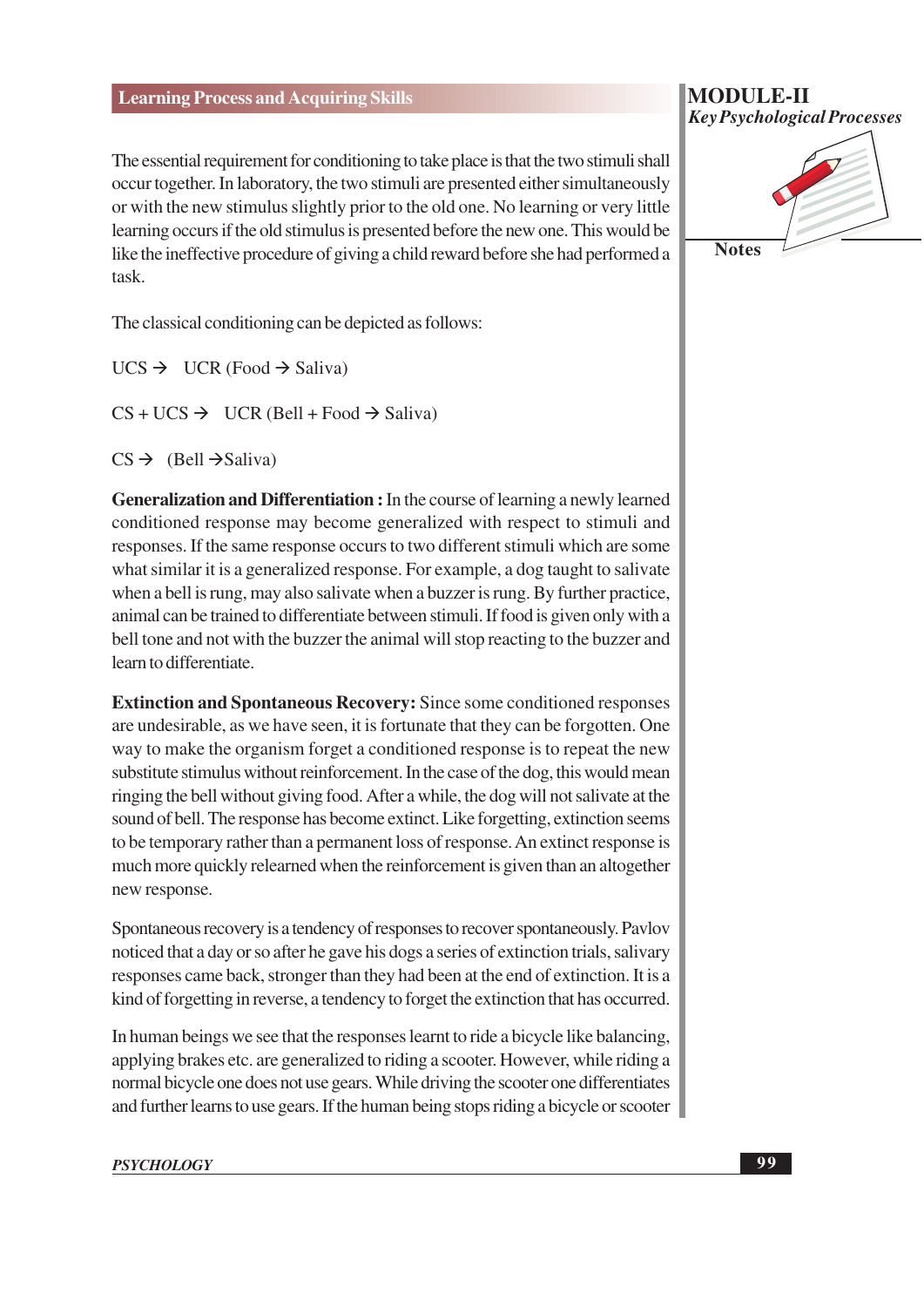

**Notes** 

for a long time he/she may temporarily forget the balance, this is extinction. However, on trying, relearning occurs very fast, faster than the initial time to learn. This is spontaneous recovery.

#### (b) Learning by Consequences: Operant Conditioning

Another important type of conditioning is operant conditioning. B.F. Skinner, speaks of operant behaviour as voluntary behaviour of an organism. In operant conditioning the reinforcement is dependent on the response of the organism. Since response is instrumental in getting the reinforcement, it is also known as instrumental conditioning or learning.

A central concept of operant learning is *reinforcement*. Behaviour which is reinforced is likely to be repeated. For example, a hungry pigeon is placed in a box which has a lighted button on the wall. The pigeon moves around the box pecking here and there. Finally, it will peck at the button and immediately a mechanism in the box feeds the bird with a little grain. The pigeon eats and then continues its movement in the box. Once again it accidentally pecks the button and is reinforced with food. Finally, the pigeon will stop the random behaviour and will simply peck the button to get food as required. The pigeon has learned to peck the button to obtain food.

Operant learning is by no means confined to the animal kingdom. The principles of learning new behaviour through reinforcement have been applied by Skinner to human beings. For example, (i) teaching new material in schools by means of programmed learning (a method by which in each correct step the learner is reinforced by response). (ii) Behaviour modification techniques for treating behaviourally disturbed children and adults.

## **Other Forms of Learning**

#### **Skill Learning**

Skill learning takes place in three stages. For example, while learning to ride a bicycle the individual learns what is required in the task and certain specific components of the task. This is the cognitive stage. In the second stage called 'association stage' the skill is perfected with accuracy and precision. Finally, the individual need not even think about the various aspects of the task to be performed. The skill becomes automatic. Everyday life is full of activities that demand skills learning such as motor learning; eating with spoon, talking, handwriting, typewriting, driving a car, playing a musical instrument etc. In all these, practice is required to make responses with speed and accuracy. Motor skills require coordination between environmental and internal bodily stimuli and the act to be performed.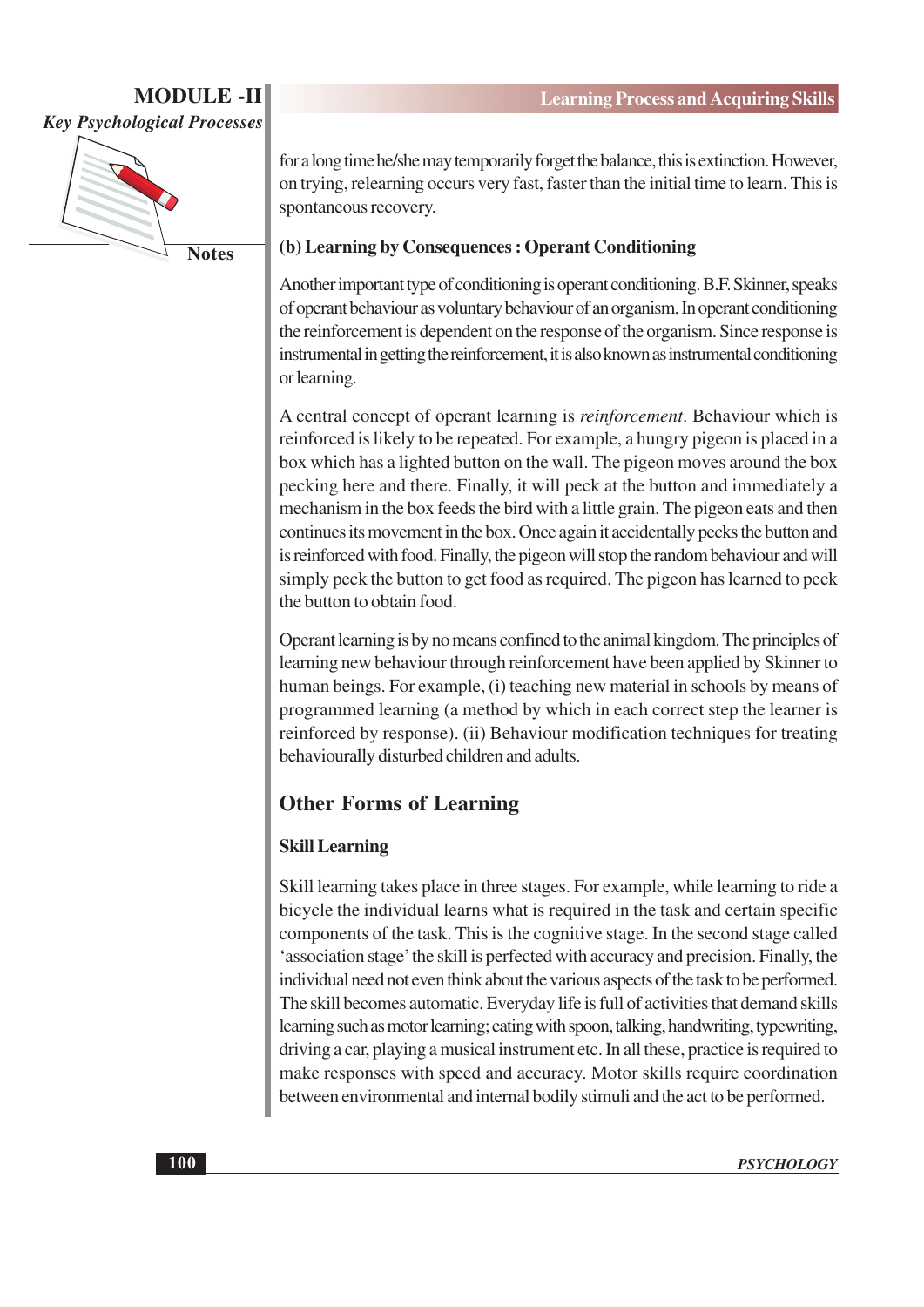#### **Verbal Learning**

The child begins to acquire verbal skills as she grows. Initially, a child has limited understanding of what certain words and gestures mean. Verbal learning involves learning to respond to words or with words. As the child grows up she develops improved verbal skills such as naming objects, pronouncing words, combining words to form sentences, writing sentences to convey an idea and so on. She acquires a new vocabulary to communicate properly.

Verbal skills are generally acquired through memorising, by repeating, recalling and recognising the material. Speaking is a complex skill involving both motor as well as symbolic or verbal skills. It is acquired partly on the basis of *reflex vocalisation which appears during infancy* and also through imitation and modelling.

While studying verbal learning, psychologists use a number of methods for presenting the material. They include serial learning, free recall and paired associates learning. In serial learning the learner is asked to recall in the way the words were presented to him. Free recall requires the learner to recall the words without regard to their order of presentatiion. In paired associates the verbal material is presented in pairs such as CRAT-BOOK

#### **Concept Learning**

Concept is a category name and it has certain characteristics. Concept learning involves both generalization and differentiation. An individual learns to distinguish between two or more stimuli which differ in some detail. For example, the child learns what is an animal, later she differentiates between dog and a cat, etc. Thus, an individual learns to make different responses to stimuli from different categories. All concepts represent a set of features connected with the help of some rule.

The individual learns to respond to objects in his or her environment in terms of their different features like colour, shapes, position, number and so on. He/she tries to find certain common properties in a group of objects and attaches some category names to them. Various words which are normally used to denote an object such as house, car, school, animal, doll and so on are examples of concepts. Learning concepts is useful in understanding the world and in solving problems. Most of the subjects which we study involve concept learning.

#### **Social Learning**

As we grow our environment widens to include people, objects and events. We learn new habits, as well as modify our perception of objects, events, persons and attitudes. Much of the learning of an individual involves change in one's attitudes. An attitude is a learnt way to act towards an object, person, situation or an idea. It determines favourable or unfavourable responses to the person, situations, places

## **MODULE-II Key Psychological Processes**

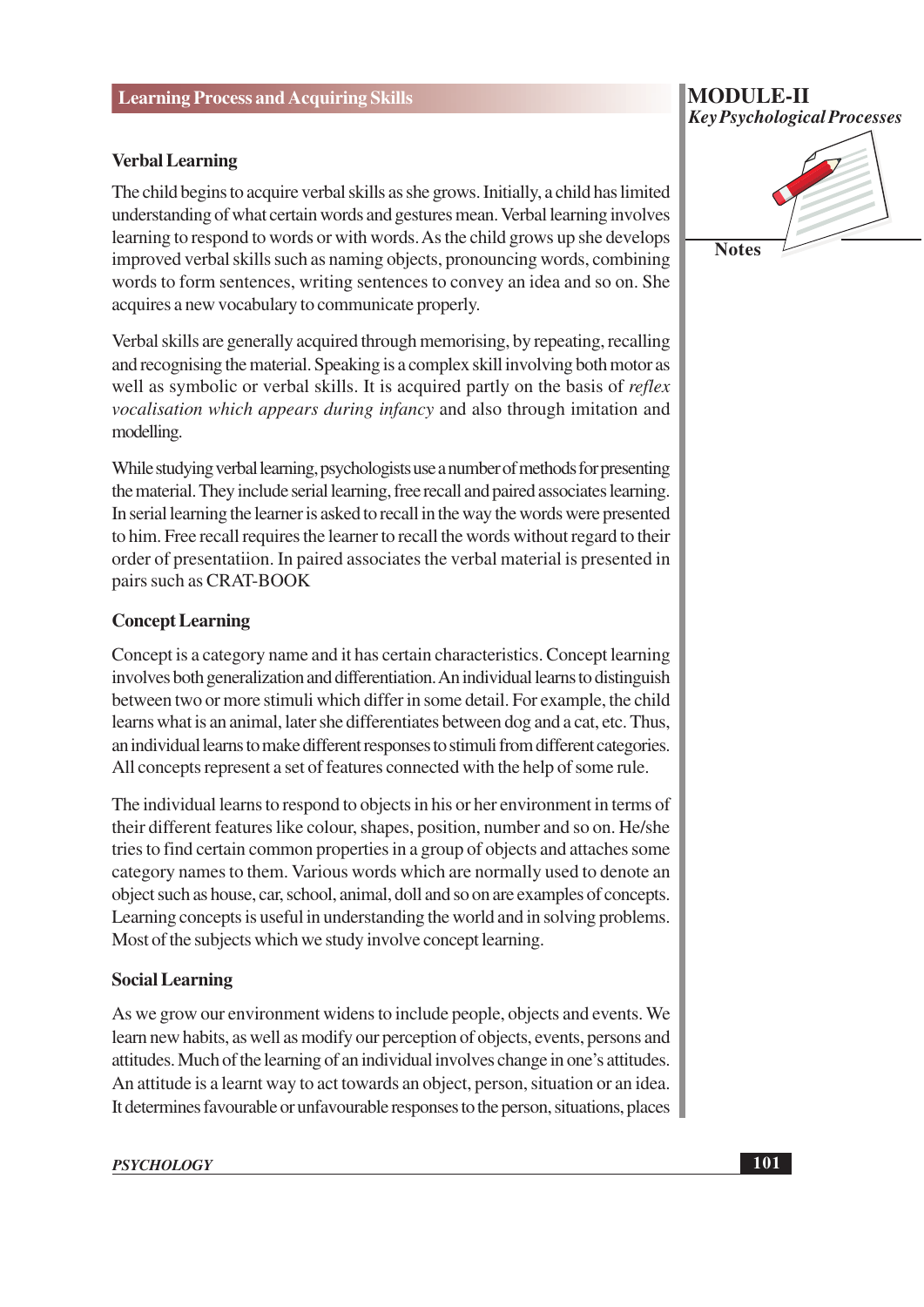## **MODULE -II Key Psychological Processes**



**Notes** 

or things. For example, one learns to respect and disrespect different persons in his/her environment due to habit formation and attitudes. Certain social responses are reinforced by the society if they are acceptable as per the norms of the society. The learned behaviour of a person is 'shaped' accordingly. In addition to other mechanisms social learning involves 'imitation' of the role models which is a process by which individuals learn new behaviour by observing others, also called modelling or observational learning. In this process no direct reinforcement is involved.

## **INTEXT QUESTIONS 6.3**

- (1) Match the following:
	- (a) BF Skinner (a) Classical Conditioning
	- (b) Operant conditioning (b) Ivan Paylov
	- (c) Motor learning
	- (d) Verbal learning (d) Shaping of behaviour as per social

norms

- (e) Concept learning (e) Muscular movements
- (f) Social learning
- (f) Classification of objects in terms of their common properties.

(c) Words, sentences to form ideas

### **6.3 LEARNING CURVE**

Learning can be measured by assessing the performance of an individual on a given task. The rate of learning, as normally measured by performance, can be represented graphically by placing the 'units of practice' on the X-axis and 'degree of learning' on the Y-axis. The horizontal axis of the graph represents the amount or units of practice. The vertical axis shows the degree of learning on some measure of performance, such as percentage of correct responses, amount of time to achieve a goal, etc.

In Fig. 6.4 Curve A shows very little or no improvement initially followed by a period of rapid improvement after which there is a period of least improvement or no improvement, indicating a plateau (flatness).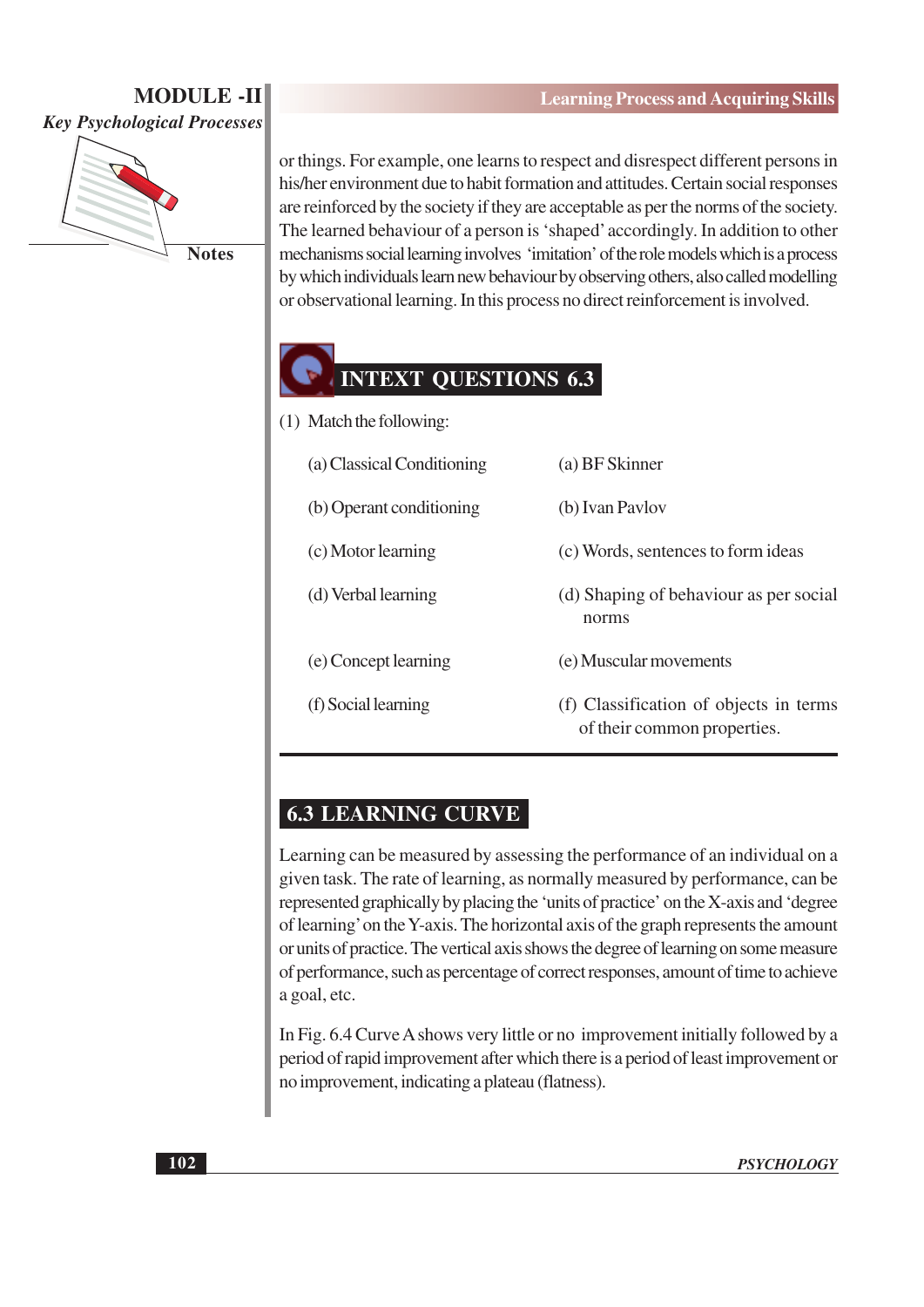

Fig. 6.2: Learning Curve

The rate of learning varies from person to person and time to time for any given individual for any given task. For example in learning to typewrite, in the beginning one student may show rapid improvement while another may need to practice for a long time before his/her performance improves. Sometimes a person may reach a certain level of performance in type writing and may remain at that level for a few days after which he/she may show improvement. Learning curves can be prepared for any learning task.

## INTEXT QUESTIONS 6.4

| $(1)$ Fill in the blanks:                  |                                                                         |            |  |
|--------------------------------------------|-------------------------------------------------------------------------|------------|--|
|                                            | (a) Learning curve indicates how varies from time to time<br>$during$ . |            |  |
|                                            |                                                                         |            |  |
| (2) Indicate True/False for the following: |                                                                         |            |  |
|                                            | (a) In the learning curve units of practice are placed on the X-axis.   | True/False |  |
|                                            | (b) The rate of learning varies with practice.                          | True/False |  |
|                                            | (c) Performance on a task is not an indication of learning. True/False  |            |  |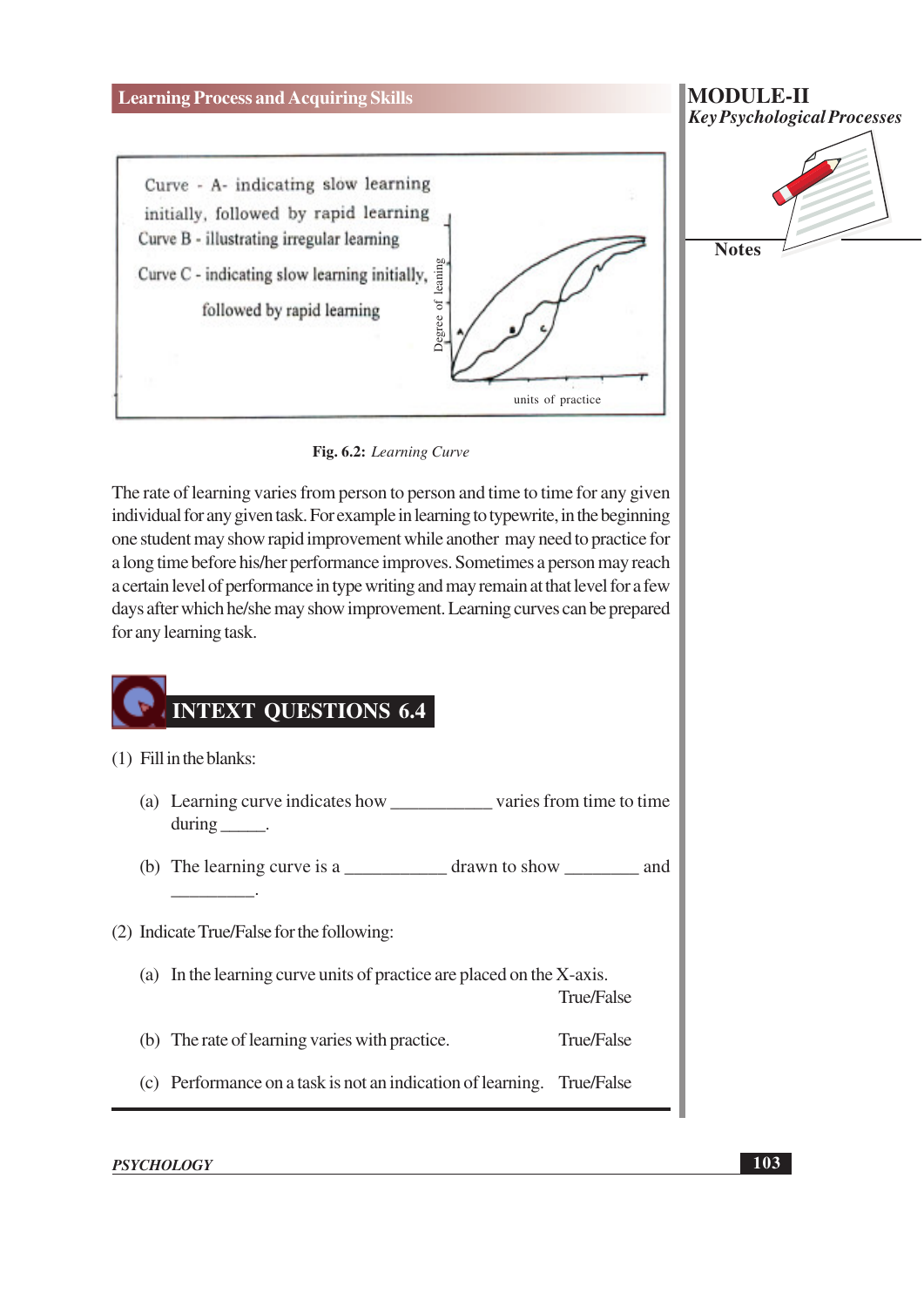

**Notes** 

## **6.4 FACTORS INFLUENCING LEARNING**

There are certain factors that affect learning. Some of the important ones are described below. These factors are related to the stimulus, task or the learner.

#### (a) Reinforcement

Learning requires motivation and reinforcement is an important aspect of motivation. A reinforcement is anything that strengthens a response and increases the probability of its occurrence. A reward is an example of reinforcement. Reinforcement is the key to learning. If it is not applied in the right way at the right time, there will be no observable learning. Reinforcement is of two types *i.e.* primary and secondary. The source of reinforcement is called reinforcers.

A primary reinforcer is an natural or unlearned source of reinforcement. Food is a primary (positive) reinforcer for a hungry animal.

A secondary reinforcer, on the other hand, is learnt or an acquired source of reinforcement. The rule for learning a secondary reinforcer is that it should be paired with a primary reinforer. The effect of reinforcement depends on the way it is given.

#### (b) Feedback or Knowledge of Results

It is another motivational variable. If you are provided with knowledge of results or feedback, the efficiency of your learning is increased. For example, while learning to type, knowledge of one's performance on each trial will help to know where the person has made mistakes. The person may try to correct accordingly. It also helps to eliminate errors and increase the precision in performance. Knowledge of results, especially when favourable, reinforces learning and maintains interest and motivation

#### (c) Distribution of Practice

The length of the practice session and distribution of rest periods between trials affect the progress of learning to a great extent. It has been found for a wide variety of motor skills, that practice is more effective when it includes brief and judiciously distributed rest pauses. This leads to rapid learning as compared to continuous practice. However, practice periods should not be too long. The acquisition of skill in playing badminton may improve more, after three one-hour long practice sessions with intervals rather than after one continuous three-hour long session. The practice periods should also not be too small and frequent either. This would tend to break the task into small and meaningless parts.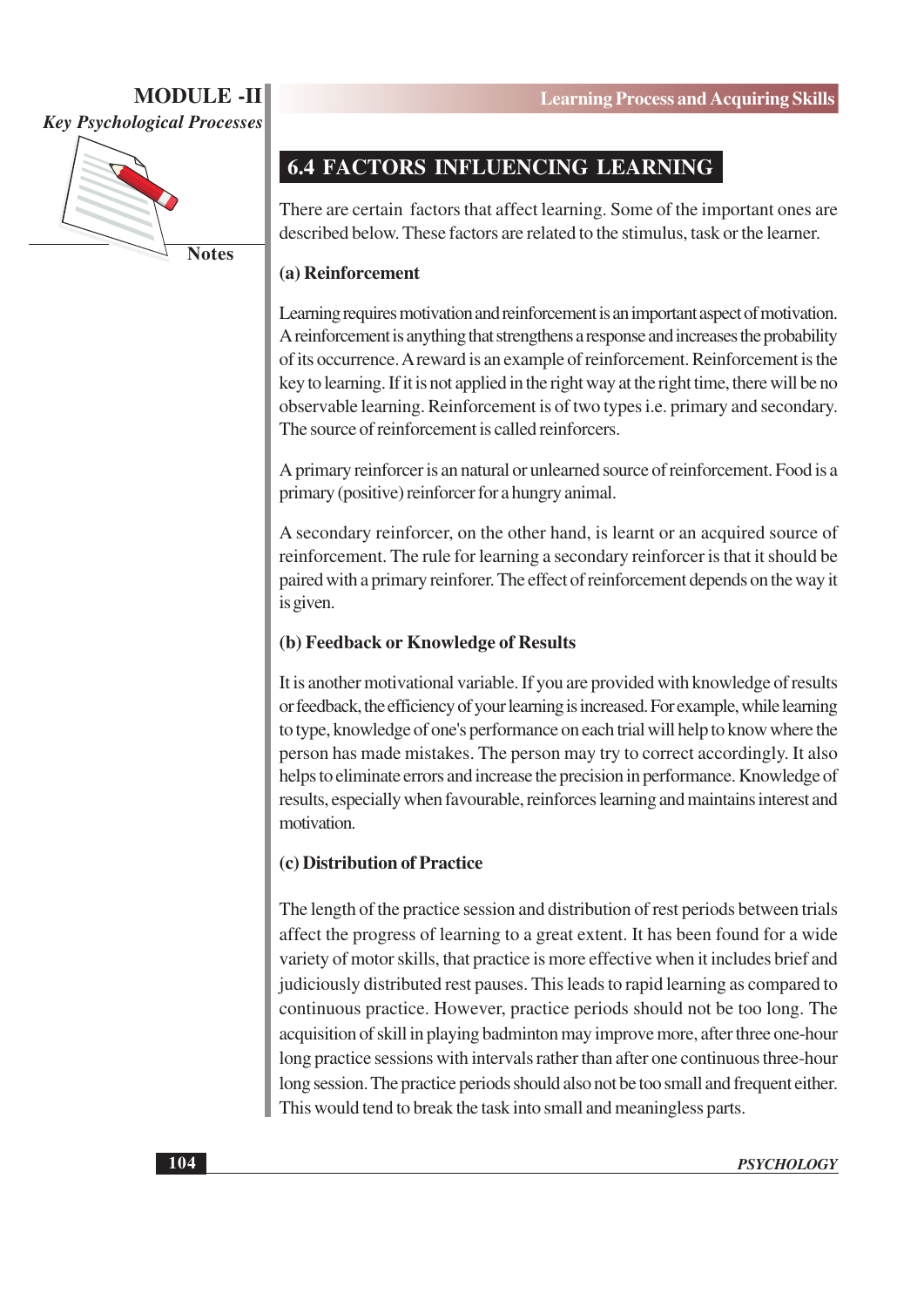#### (d) Whole and Part Learning

If you have learnt this entire lesson in totallity it would have been difficult for you to learn as it is easier to learn it in parts than as a whole. Whole learning is often considered as an efficient method to learn the task particularly for fast learners and for short or meaningful material which is easily memorized as a whole. But if the content is very long it may first be learnt in parts and then as a whole.

#### (e) Meaningfulness

Try to learn words like CAT, DOG, BAT, DOLL which have meaning and NAD, BAB, COL, PEM which are nonsense syllables having no meaning. Meaningfulness of the material to be learnt contributes to your learning efficiency. If the material to be learnt is meaningful, the rate of learning becomes rapid. The more meaningful the material; the fewer the trials or practice sessions are required to learn it.

#### (f) Interest and Attitudes

One of the important determinants of effective learning is the learner's attitude towards the material to be learnt. For example, if you are interested in learning to learn and recognise that it will help you in achievement of your goals, you develop a favourable attitude towards the lesson on learning and make sincere effort to learn and remember it. If one feels that nothing worthwhile will result from learning something, one's rate or progress of learning will be poor.



**Key Psychological Processes Notes** 

**MODULE-II**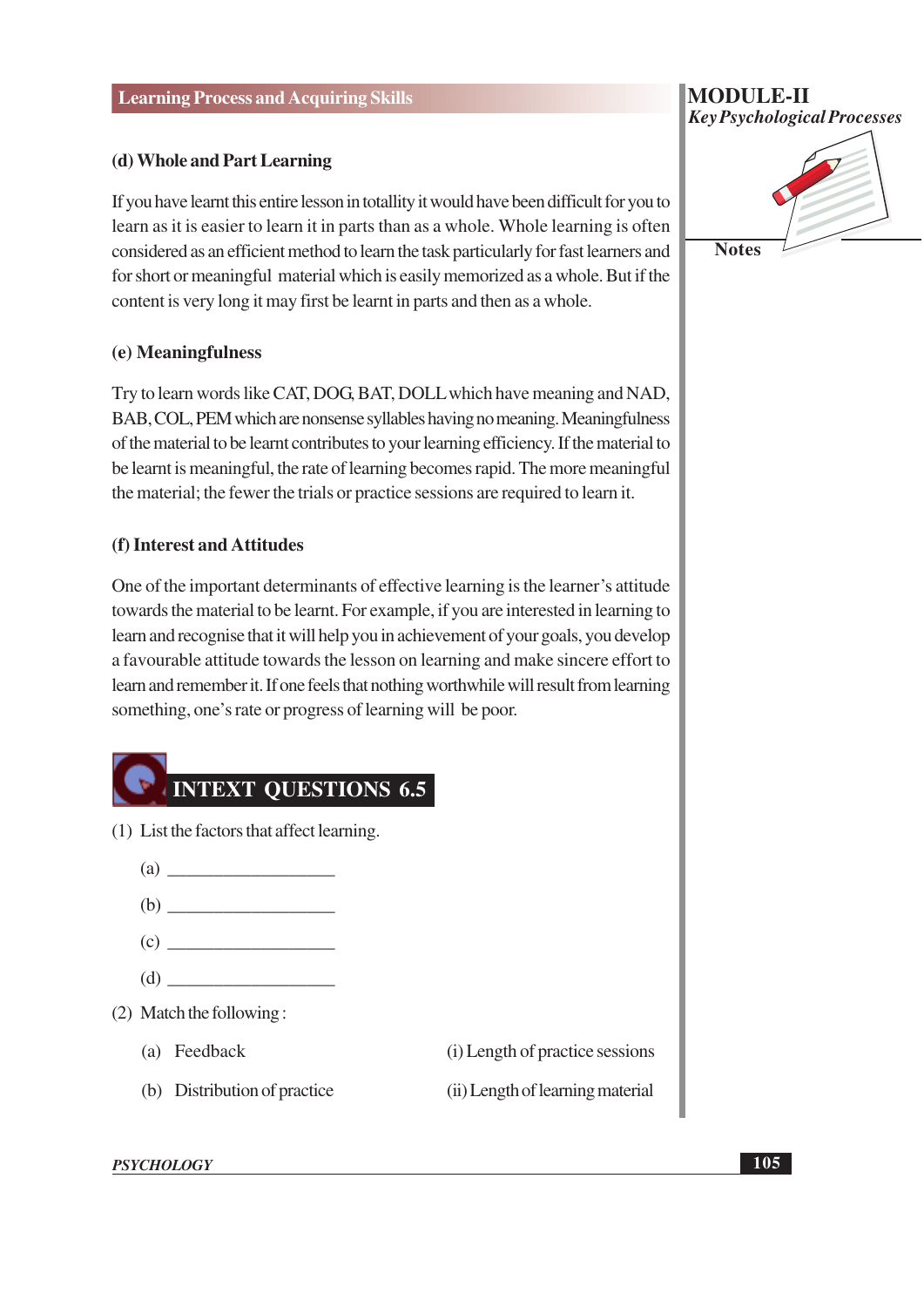**Key Psychological Processes** 

**MODULE-II** 



**Notes** 

- (c) Whole vs. part learning (iii) Knowledge of results
- (d) Meaningfulness of learning material (iv) Better and faster learning.

(3) Write True / False for the statement given below:

- (a) If an individual is interested in the learning material, the learning may take True/False longer time.
- (b) Motivation on the part of an individual brings about better learning.

True/False

(c) Role of reward and punishment in learning is not important.

|     |                                                 | True/False |
|-----|-------------------------------------------------|------------|
|     | (d) Primary reinforcers are learned.            | True/False |
|     | (e) Punishment is a positive reinforcement.     | True/False |
| (f) | Reward and punishment are used in conditioning. | True/False |

## **6.5 PHENOMENA RELATED TO LEARNING**

Learning is one of the most widely investigated fields of study. As a result, the researchers have observed a variety of phenomena which are peculiar to the process of learning. You have already studied about some of them in connection with conditioning and factors influencing learning. In this section you are going to know about three more phenomena of great importance. They include preparedness for learning, learning disability and transfer of learning.

#### **Preparedness for Learning**

You must have noticed that various organisms and animals (e.g., man, rat, cat, dog) differ in their sensory and motor capabilities. Thus dogs have extra sensitive nose. Similarly, cats jump and run very fast. A close scrutiny of the variations found across species indicates that organisms work under certain biological limits or constraints. Every organism is not equally ready or prepared to learn a given response. Organisms are differentially endowed with capability to respond. So, the possibility and ease of learning is determined by the degree of preparedness on the part of organisms for a given learning task. All organisms are not equally prepared for all responses or associations. This becomes one of the key determinants of learning.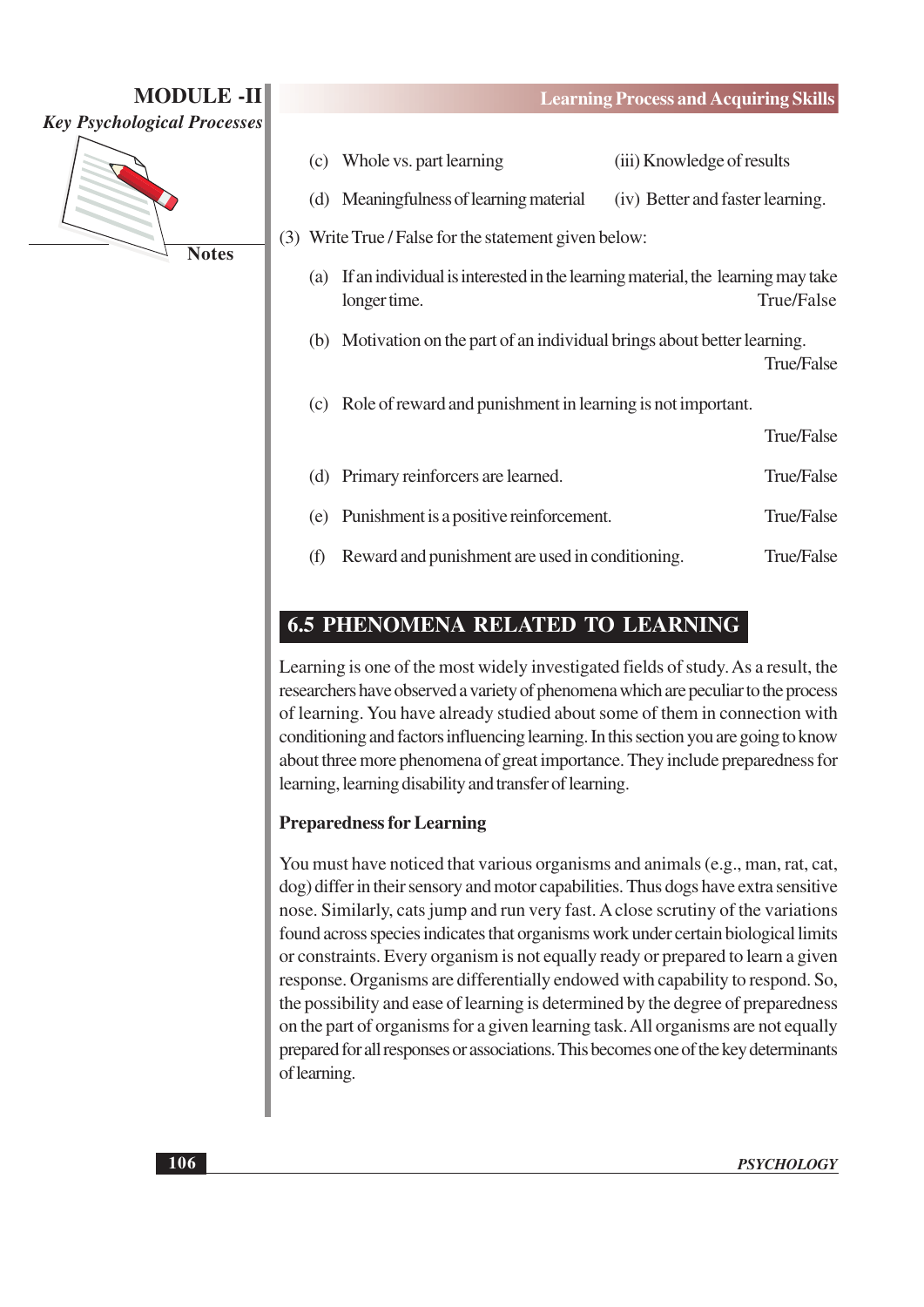#### **Learning Disability**

It is a disorder which leads to difficulties in reading, writing, speaking, and doing mathematical exercises. These problems are found because of some problem in the central nervous system. It may be related to sensory impairment or some kind of mental/physical handicap. They may occur in children with average or superior intelligence. If not remedied they may continue and interfere with their personal and social development in subsequent years. The main features of children with learning disability include difficulty in writing and reading, attentional problems, poor motor coordination, perceptual disorders, and difficulty in following instructions. An important problem faced by them is dyslexia in which children fail to distinguish letters (e.g., P and I, was and saw). Remedial teaching is used in helping these children.

## **6.6 TRANSFER OF LEARNING**

Transfer of learning is the process of applying or carrying over the knowledge, skills, habits, attitudes or other responses from one learning situation, in which they were initially acquired, to a different learning situation. For example, a person who has learnt to ride a bicycle finds it easy to learn to ride a scooter. It means that experience or performance on one task influences performance on subsequent learning tasks. A person's ability to recognise objects, perceive relationships and conceptualise the experiences of daily life are facilitated by transfer of learning. The influence of transfer is found, not only in the domain of intellectual tasks and in complex motor skills, but also in emotional reactions and attitudes of individuals. If transfer of learning does not take place, each task would have to be learnt afresh and it would make life difficult.

## **Types of Transfer of Learning**

Transfer of training affects learning of a new task in three ways:

(a) positive, (b) negative and (c) zero

#### (a) Positive Transfer

When learning of the task makes the second task easier to learn, positive transfer effect is seen. What one has learnt in one subject or a task may facilitate learning in another subject or task. In positive transfer, the carry-over of knowledge or skill is beneficial to future learning.

For example, after learning to spell the word 'house' a child may be able to apply the appropriate phonetic rule and spell the word 'mouse' correctly even without being taught the word 'mouse'. Similarly, skill in riding a bicycle facilitates learning

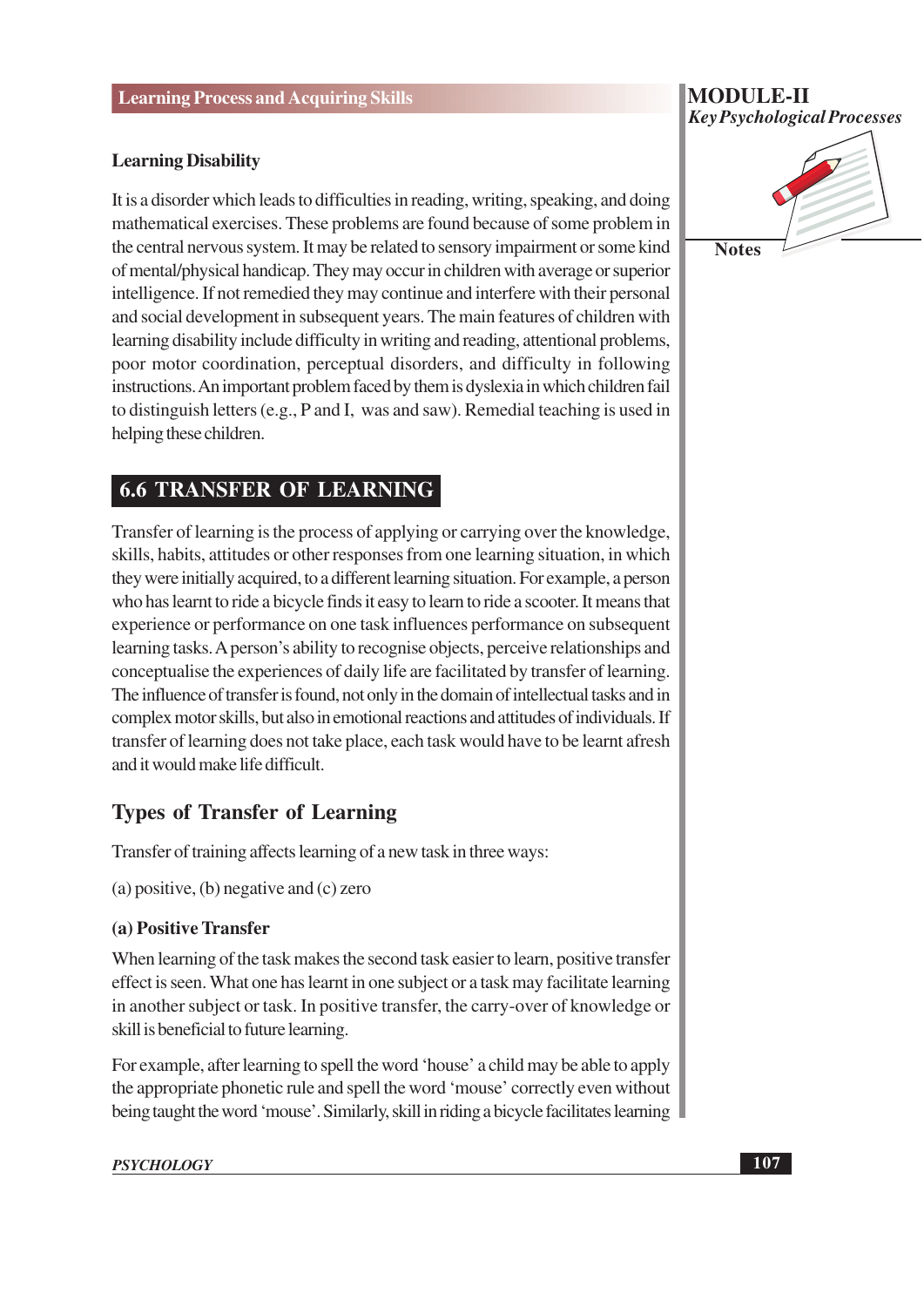

**Notes** 

to ride a motor cycle. Learning the rules of addition and subtraction makes it easier to count one's change and check the balance when one makes purchases from the market. Learning to drive a car, makes it easier to learn to drive a truck or a bus. In all these cases, the previous learning experience facilitates subsequent learning.

Positive transfer occurs when the responses expected from two tasks or learning situations are similar. However, the maximum amount of positive transfer is obtained, when the stimulus and the response elements in the previous and the new learning situations are similar. For example, learning of a stimulus-response relationship like that of  $5 \times 8 = 40$  and  $8 \times 5 = 40$ . In this case, there is similarity between the elements in the stimulus response relationship.

#### (b) Negative Transfer

There are cases in which the previous learning interferes with subsequent learning. In such cases, the carry over of knowledge or experience in one task interfere with further learning. As a result of negative transfer, performance on one task may block performance on the subsequent task. For example, a child's experience in learning the plural of 'house' may inhibit his/her learning the plural of a word 'mouse'. He/She may spell the plural of the world 'mouse' as 'mouses', instead of 'mice'.

Negative transfer usually occurs when the stimuli in the previously learnt task and the new task are the same or comparable, but the responses are dissimilar.

#### (c) Zero Transfer

There are instances, where the learning of one task, does not have any effect on the ability of a person to perform another task. It happens when the tasks are dissimilar in stimuli as well as responses. In zero transfer, the performance in the new situation is neither aided nor hindered by the past learning. Learning history may contribute to the understanding of one's own culture but it has hardly any effect on learning mathematics. Similarly, improving one's skill in playing football will have no effect on the improvement of one's skill in writing an essay. Learning to typewrite, will not affect the learning of painting.

## **INTEXT QUESTIONS 6.6**

- What is transfer of learning? 1.
- $2.$ Give one example each of Positive transfer, Negative transfer and Zero transfer.

a.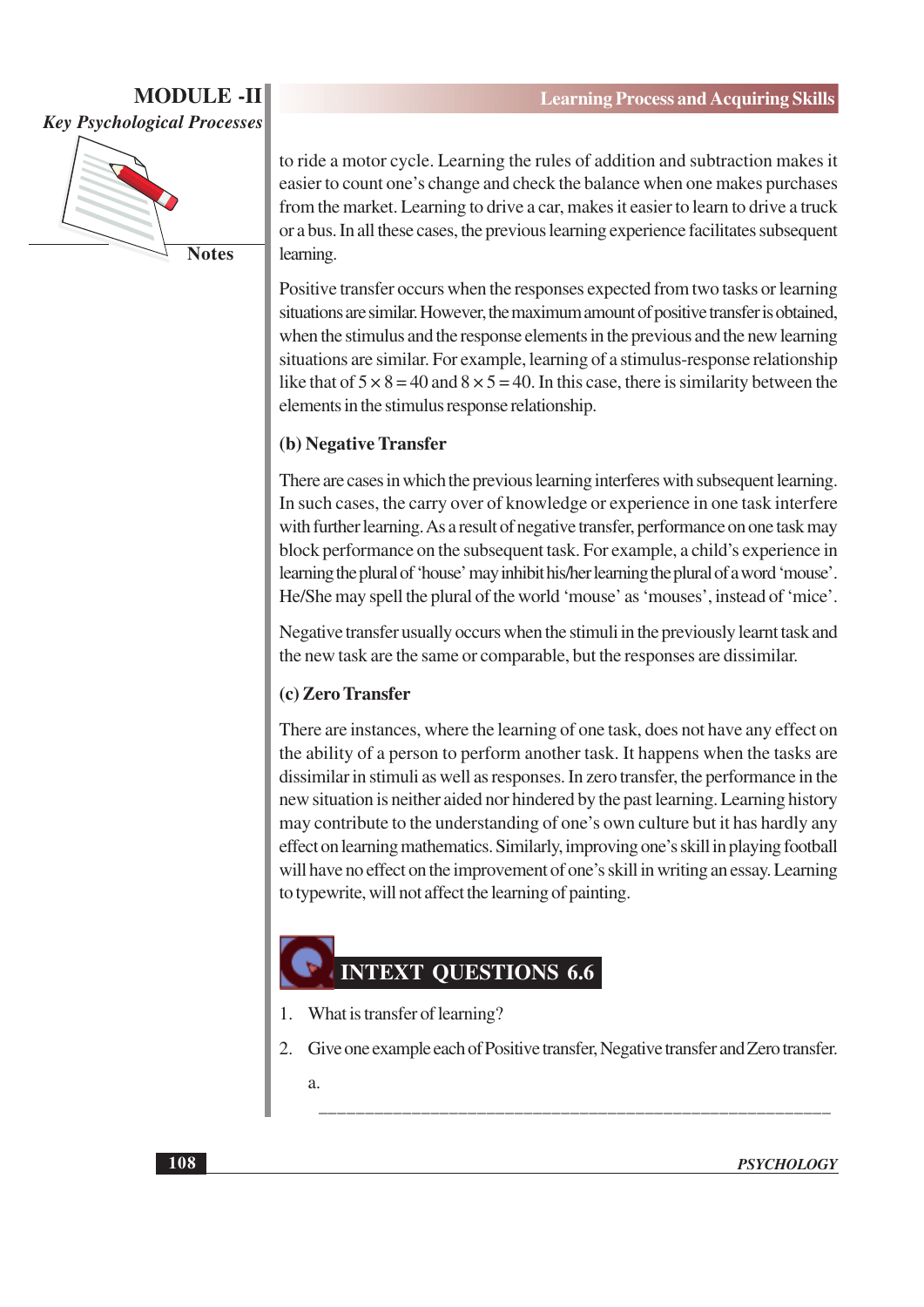$<sub>b</sub>$ </sub>

 $\mathbf{c}$ .

| <b>MODULE-II</b><br><b>Key Psychological Processes</b> |
|--------------------------------------------------------|
|                                                        |
|                                                        |
| <b>Notes</b>                                           |

# WHAT YOU HAVE LEARNT

- Learning can be defined as the process by which any relatively permanent change in behaviour occurs as a result of practice or experience. It is a continuous and a gradual process that brings about improvement in performance.
- Learning differs from other concepts such as maturation, reflex actions and instinctive behaviour. Learning is a result of experience, whereas maturation is biological in nature.
- Maturation provides the readiness to learn and occurs due to neural and muscular development, while learning takes place through practice and experience. Learning and maturation both result in modification of behaviour.
- Certain complex patterns of behaviour, which occur innately, are called instinct.
- Reflex is a direct and immediate response of a muscle or a gland to the stimulation of a sense organ.
- Conditioning is a form of associative learning. In classical conditioning a neutral conditioning stimulus (CS) is paired with an unconditioned stimulus (US) that evokes an unconditioned response (UR). After repeated pairing of the two stimuli, the conditioned stimulus will elicit a response similar to the unconditioned response. This elicited response is called the conditioned response (CR).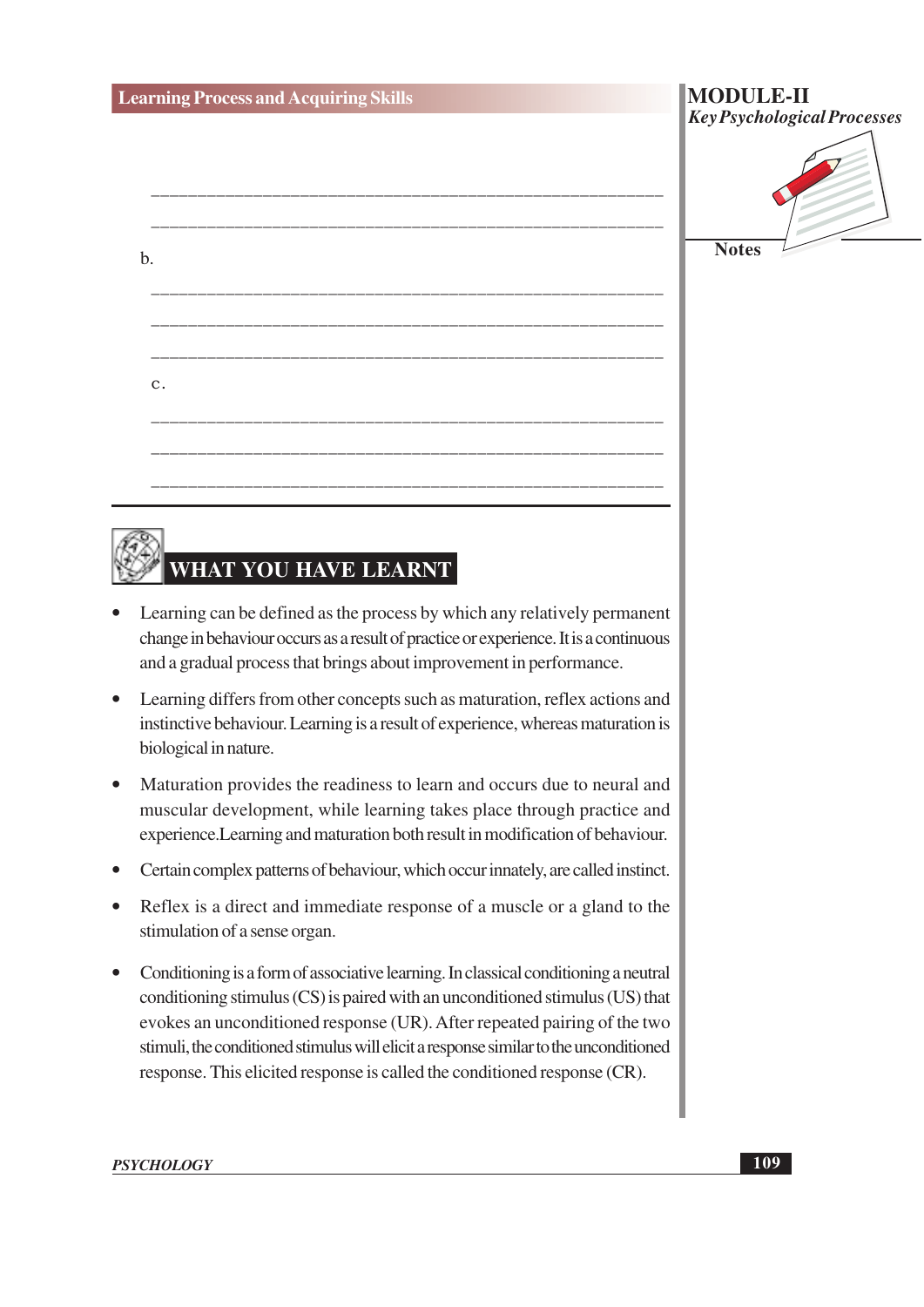

**Notes** 

- Generalization, Differentiation, Extinction and Spontaneous Recovery are some of the concepts related to conditioning.
- $\bullet$ In operant conditioning the response is instrumental in getting reward or escaping punishment.
- Skill learning requires a coordination between environmental and internal bodily stimuli to produce a muscular response involving movement. It occurs in three stages viz. cognition, association and automation.
- $\bullet$ Verbal learning involves understanding of words such that a child can pronounce words, combine them to form sentences and convey ideas through words.
- Concept learning develops the abilities in an individual to classify objects in terms of their characteristics or common properties.
- Social learning involves the learning of new attitudes, social norms and to be able to live and behave according to the socially acceptable patterns of the society through modelling.
- Transfer of learning is the process of applying or carrying over the knowledge, skills, habits, attitudes or other responses from one learning situation, in which they were initially acquired, to another learning situation.
- In positive transfer, learning in one situation facilitates or brings about improvement in another learning situation.
- In negative transfer, learning in one situation hinders the learning in another situation.
- In zero transfer the learning in one situation does not affect the learning in another situation due to no relationship between the stimuli and responses of the two situations.
- The factors affecting learning include: reward and punishment, feedback or  $\bullet$ knowledge of results, distribution of practice, division of learning task. meaningfulness, interest and attitude, and motivation.

## **TERMINAL EXERCISE**

Answer the following questions in brief:

(1) Explain how does learning occur.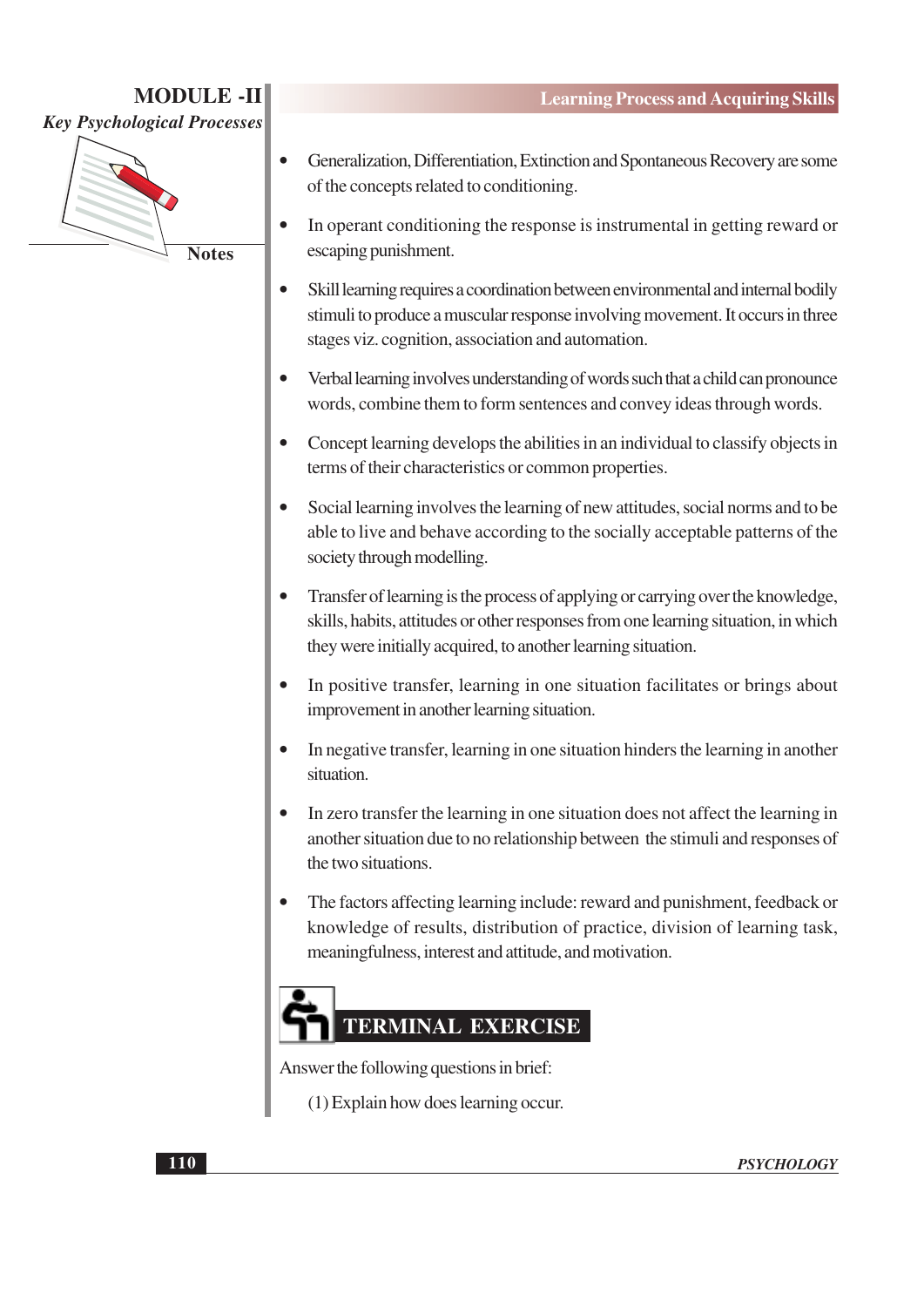- (2) Distinguish between the concepts of :
	- (i) Learning and maturation (ii) Learning, reflex and instinct.
- (3) Describe the two major types of conditioning.
- (4) Which factor according to you affects learning most? How?
- (5) What is the importance of transfer of learning in daily life?

# ANSWER TO INTEXT QUESTIONS

#### $6.1$

- 1. Fill in the blanks: relatively, permanent, behaviour, practice, experience
- 2. True and false  $(a) F$  $(b) T$  $(c)T$  $(d)$  F

#### $6.2$

- 1. Fill in the blanks:
	- (a) readiness
	- $(b)$  cannot
	- (c) practice
	- (d) maturation, learning
	- (e) direct, immediate, stimulation

#### $6.3$

1. (a)-(b), (b)-(a), (c)-(e), (d)-(c), (e)-(f), (f)-(d)

#### 6.4

- 1. (a) performance, learning
	- (b) graph, units of practice, degree of learning

2. (a)  $T$  $(b) T$  $(c) F$ 

#### $6.5$

- 1. (a) Feedback or knowledge of results
	- (b) Distribution of practice
	- (c) Meaningfulness